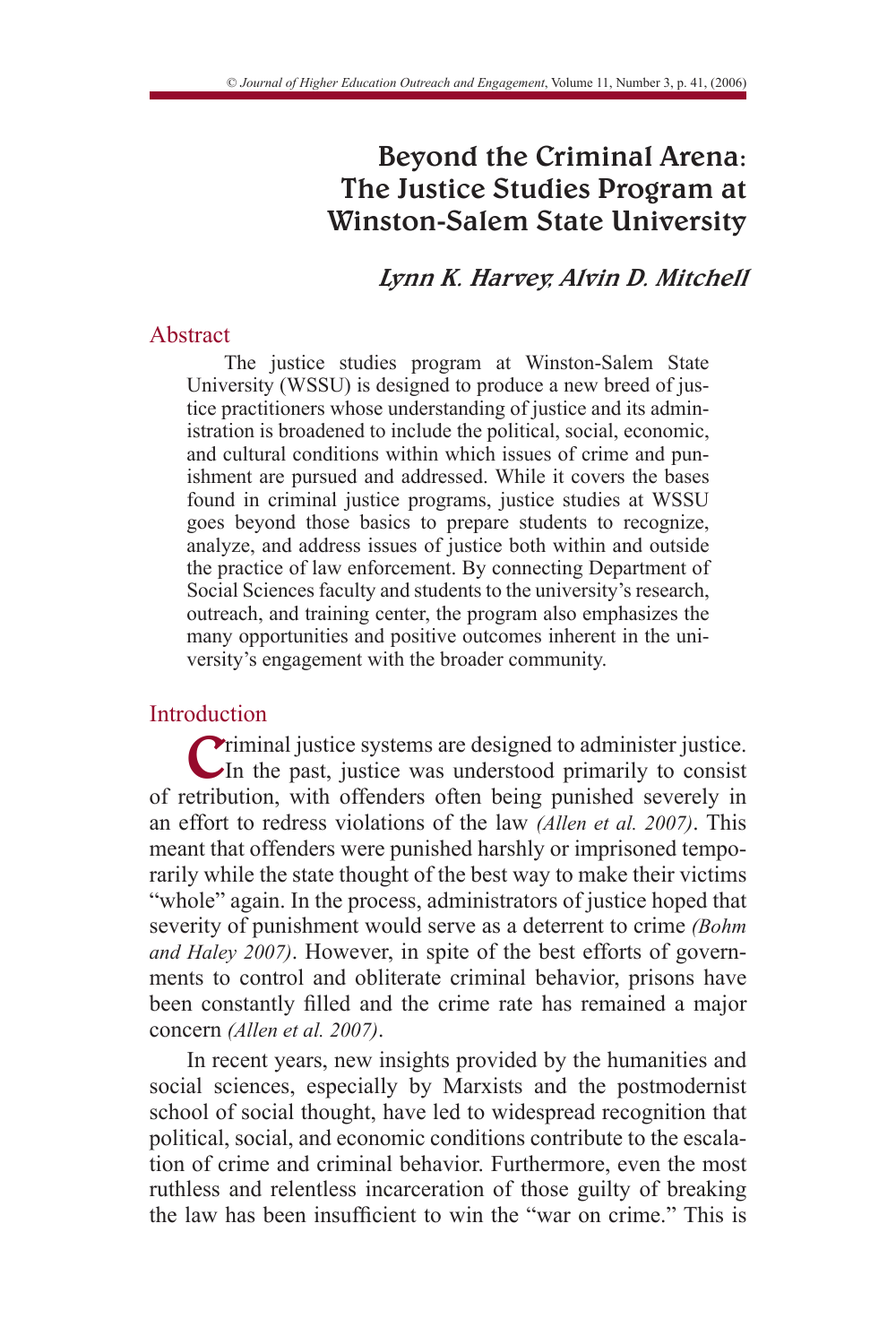because "justice" is often an ideological concept that reflects the interest of a particular social class, especially one in power *(Harr and Hess 2005)*. The result of the dominant class's ideology of justice is often the state's habitual violation of the human rights of the poor, women, and racial and ethnic minorities. Then, when these oppressed groups or classes seek to redress the situation, their actions may be construed by law as "criminal."

In light of these insights, the justice studies program at Winston-Salem State University (WSSU) is designed to produce a new breed of justice practitioners who take a more critical and comprehensive approach to the administration of justice. Students receive more than a technical education in the administration of justice; they are grounded in the social sciences and the liberal arts. In other words, their understanding of justice and its administration is broadened to include the political, social, economic, and cultural conditions within which these issues of crime and punishment are pursued and addressed. The program seeks to expose students to a variety of attempts to define and deconstruct justice, encouraging them to seek new ways of grappling with the enduring issues of justice in society.

Long ago, President Lyndon Johnson's Commission on Law Enforcement and Administration of Justice *(1967)* recognized the importance of this kind of preparation:

It is nonsense to state or assume that the enforcement of law is so simple that it can be done by those unencumbered by the study of liberal arts. Officers of any department should certainly be conversant with the structure of government and its philosophies. They must be well grounded in sociology, criminology, and human relations in order to understand the ramifications of the problems which confront them daily.

Designed to meet standards established for bachelor's degree programs in criminal justice *(Academy of Criminal Justice Sciences 2005)*, justice studies at WSSU goes beyond those standards to prepare students to recognize, analyze, and address issues of justice both within and outside the practice of law enforcement. By connecting Department of Social Sciences faculty and students to the university's Center for Community Safety, the program also emphasizes the positive outcomes inherent in the university's engagement with the broader community.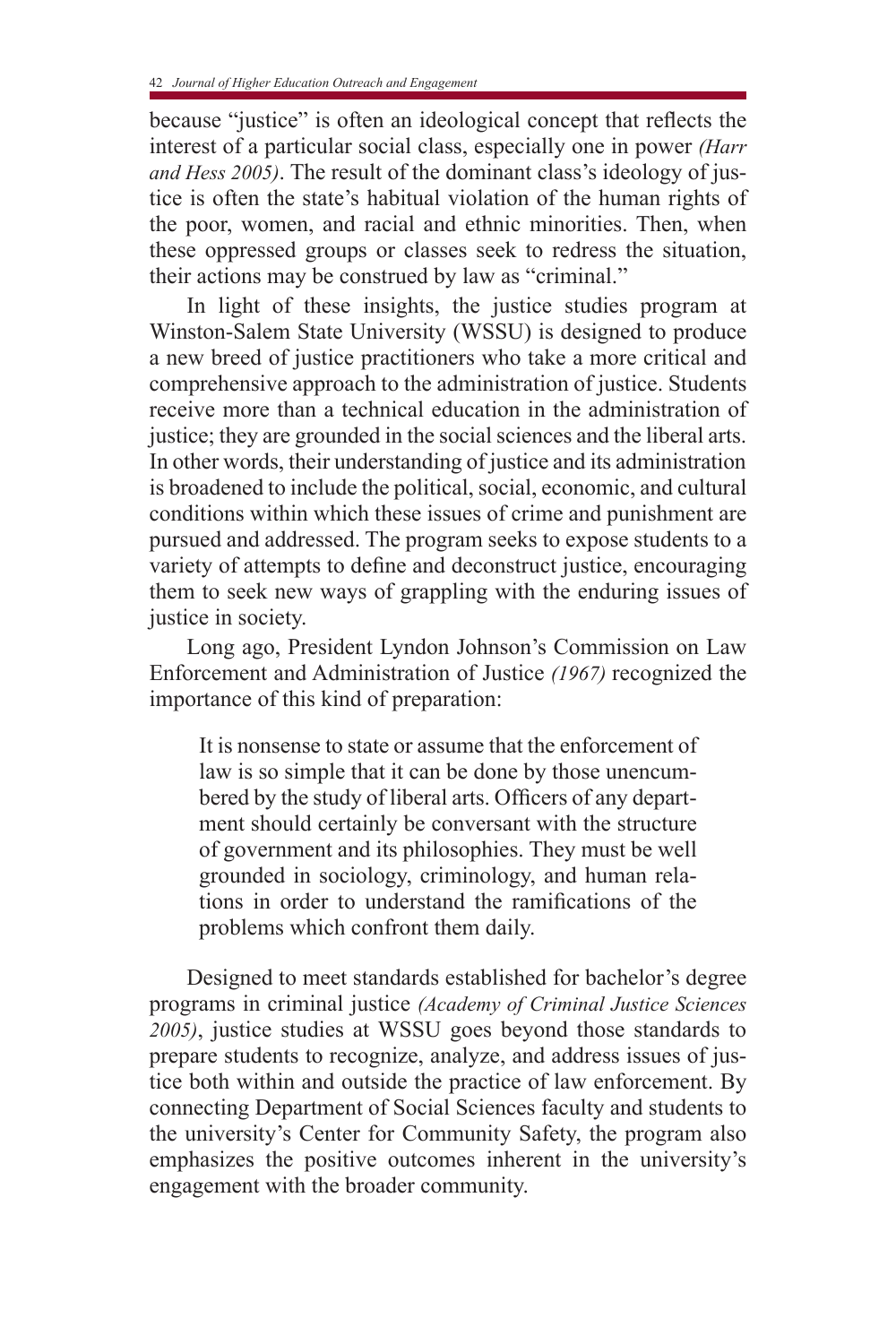# Background and Program Development

Established in 1892 to provide opportunities of higher education to African Americans, WSSU embodies unique components noted by the U.S. Department of Housing and Urban Development: "Institutions of higher education (IHEs) that serve minority populations are unique both in their missions and in their day-to-day operations" *(2003, 10)*. Referring more specifically to historically black colleges and universities (HBCUs), HUD reports, "In addition to offering a host of degree and nondegree programs that help their students improve themselves, HBCUs also have taken aggressive steps to improve their neighborhoods and help local residents improve their lives" *(11)*. Confirming these claims, the University

*"[T]he program also emphasizes the positive outcomes inherent in the university's engagement with the broader community."*

Mission Statement in WSSU's undergraduate catalog includes this sentence: "While the primary focus is on teaching and learning, the university encourages scholarship and creative activities by faculty and students, and *engages in mutually beneficial relationships with the community in ways that complement its educational mission*" *(Winston-Salem State University 2005,* 

*emphasis added)*. Although similar to other HBCUs in this way, WSSU, as far as we have been able to determine, is the only one of over a hundred HBCUs in the nation that employs a program in justice studies to directly address this part of its mission. Tying the program in the Department of Social Sciences to the Center for Community Safety, which is located in downtown Winston-Salem about two miles from the university campus, furthers that goal.

The WSSU Center for Community Safety, a research, outreach, and training center, was established in 2001 to continue and expand on work begun under the Strategic Approaches to Community Safety Initiative (SACSI). Winston-Salem was one of five original SACSI sites in the nation, supported by a grant from the U.S. Department of Justice to the U.S. Attorney's Office for the Middle District of North Carolina from 1998 to 2000. The overall strategy promoted a data-driven, community-based partnership approach to solving local problems, and two WSSU faculty members served on the initiative's local evaluation team. The university established the center in January 2001, with the help of a five-year, \$1.8 million grant from a local foundation, the Kate B.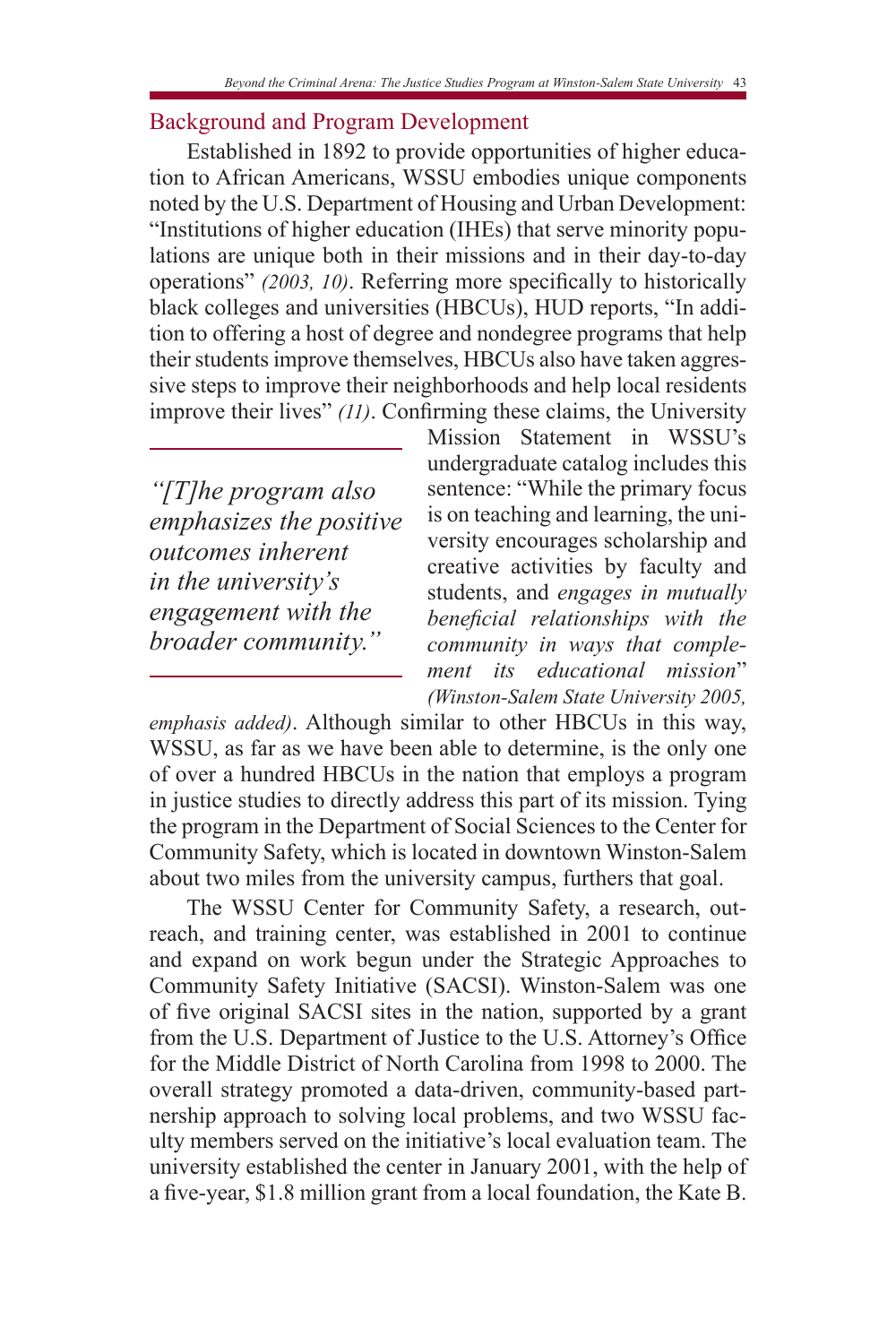Reynolds Charitable Trust. The two faculty researchers from the Department of Social Sciences continued their work on SACSI and other projects, holding half-time appointments at the new center. The Winston-Salem Foundation has since granted the university another \$500,000 to help continue the center's operations.

The center's mission is to engage communities in using research strategically to shape action and response to community safety issues. It produces action-oriented research, provides community-mapping workshops using geographic information systems (GIS) software, and facilitates community problem-solving partnerships among criminal justice, social service, civic, community development, faith-based, and neighborhood organizations, as well as individual community residents. It also serves as an internship site for many students, who do research, help organize and publicize community events, and provide direct services under programs that are coordinated or assisted by the center, such as the federally funded Weed and Seed, Project Safe Neighborhoods, and Community Outreach Partnership Centers. Among those students interning at the center will be an increasing number of justice studies majors as the program grows.

Led by the department chair, the justice studies program emerged in WSSU's Department of Social Sciences, which was already home to several other majors. Consistent with this diverse academic context, the program from the beginning was envisioned as an interdisciplinary effort. Several other institutions in the University of North Carolina system, of which WSSU is a part, already had criminal justice programs, but none of them took (or currently takes) a liberal arts approach centered on a broader concept of justice. With the vision in mind and permission from the UNC system, a Social Sciences faculty committee reviewed programs at other colleges and universities and began to design a unique program of study that would be well-suited for Winston-Salem and WSSU. Approved by the department, the dean of the College of Arts and Sciences, and the university's Academic Standards and Curriculum Committee, the justice studies major gained approval of the UNC Board of Governors and Office of the President during the spring semester of 2005.

# The Justice Studies Program

Justice studies majors at WSSU complete several courses whose titles are comparable to those that criminal justice majors take at other universities (see exhibit 1). Among those are three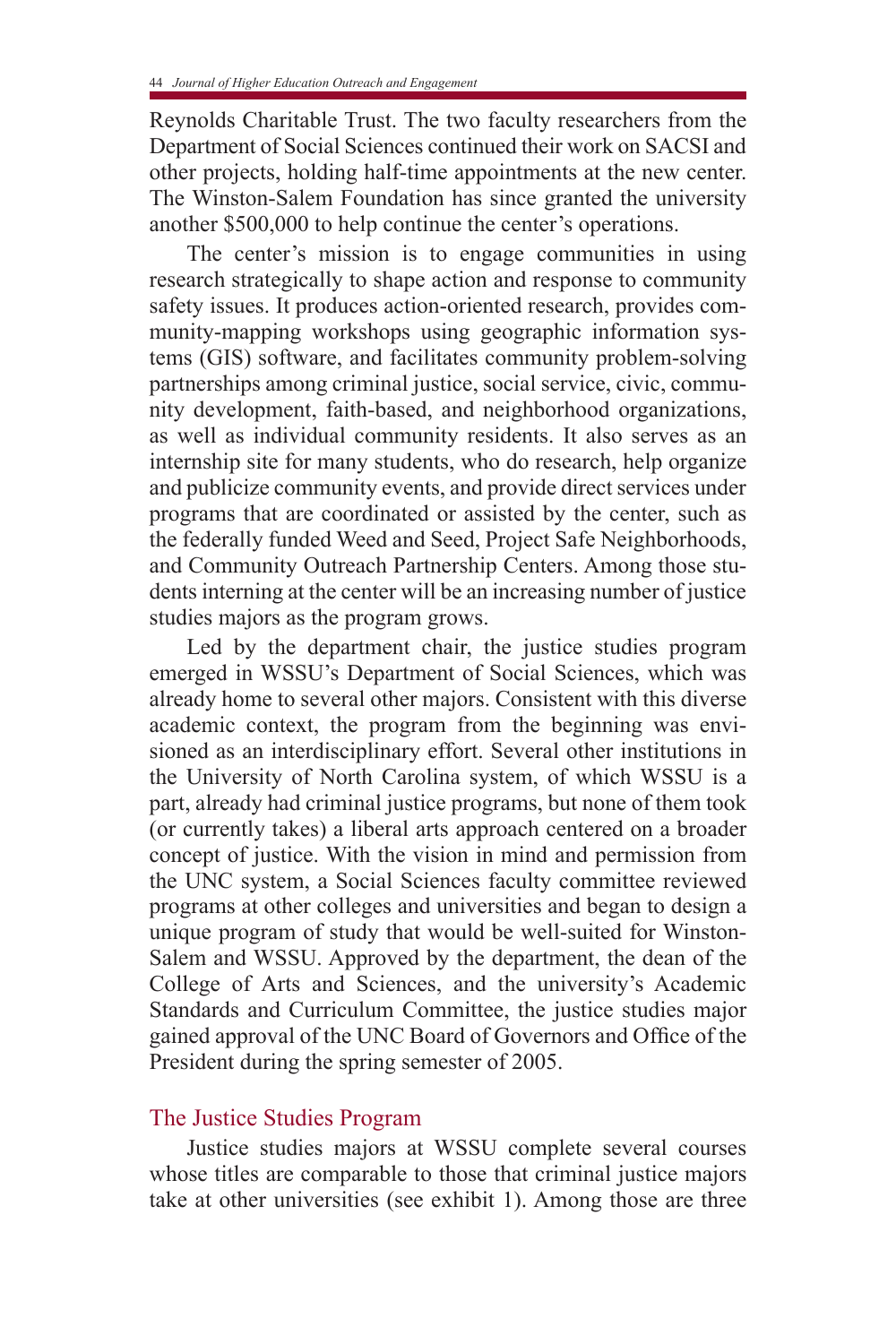| <b>General Education Core Requirements in bold type</b> |                                                         |                                                                                                                                                                                        |                                                             |                                                      |                                                                                           |                                                                                                                                                                                  |                                  |
|---------------------------------------------------------|---------------------------------------------------------|----------------------------------------------------------------------------------------------------------------------------------------------------------------------------------------|-------------------------------------------------------------|------------------------------------------------------|-------------------------------------------------------------------------------------------|----------------------------------------------------------------------------------------------------------------------------------------------------------------------------------|----------------------------------|
|                                                         |                                                         |                                                                                                                                                                                        | Freshman                                                    |                                                      |                                                                                           |                                                                                                                                                                                  |                                  |
|                                                         |                                                         | <b>Fall Semester</b>                                                                                                                                                                   |                                                             |                                                      |                                                                                           | <b>Spring Semester</b>                                                                                                                                                           |                                  |
| MAT<br><b>HIS</b><br>HED<br><b>CSC</b><br><b>FYC</b>    | <b>ENG 1301</b><br>1311<br>1302<br>1201<br>1306<br>1103 | Freshman Comp. 1<br><b>College Math I</b><br><b>World Civilization II</b><br><b>Concepts/Fitness &amp; Health</b><br>Computer & Its Use I<br>Or proficiency<br><b>Freshman Seminar</b> | 3<br>3<br>3<br>$\overline{2}$<br>3<br><b>SOC</b><br>1<br>15 | <b>ART</b><br><b>PED</b><br><b>BIO</b>               | <b>ENG 1302</b><br>POS 2311<br>1301<br><b>MUS 1301</b><br><b>XXXX</b><br>SOC 2301<br>1301 | Freshman Comp. II<br><b>American Government</b><br>Intro to Art or<br><b>Intro to Music</b><br><b>Physical Education</b><br><b>General Sociology</b><br><b>General Biology I</b> | 3<br>3<br>3<br>1<br>3<br>3<br>16 |
| Sophomore                                               |                                                         |                                                                                                                                                                                        |                                                             |                                                      |                                                                                           |                                                                                                                                                                                  |                                  |
|                                                         |                                                         | <b>Fall Semester</b>                                                                                                                                                                   |                                                             |                                                      |                                                                                           | <b>Spring Semester</b>                                                                                                                                                           |                                  |
| <b>PSY</b><br>PHI<br>MAT<br>JUS                         | 2301<br><b>HUM 2310</b><br>2301<br>2326<br>2301         | <b>General Psychology</b><br><b>African-American Culture</b><br>Introduction to Philosophy<br><b>Elementary Statistics</b><br>Intro to Justice Studies                                 | 3<br>3<br>3<br>3<br>3<br>15                                 | JUS<br><b>SPH</b><br><b>PHS</b>                      | 2302<br><b>ENG 2301</b><br>POS 2316<br>2341<br>2336                                       | Writing & Research<br>in Justice Studies I<br><b>World Literature I</b><br>State & Local Government<br><b>Fundamentals of Speech</b><br><b>Physical Science</b>                  | 3<br>3<br>3<br>3<br>4<br>16      |
| Junior                                                  |                                                         |                                                                                                                                                                                        |                                                             |                                                      |                                                                                           |                                                                                                                                                                                  |                                  |
|                                                         |                                                         | <b>Fall Semester</b>                                                                                                                                                                   |                                                             |                                                      |                                                                                           | <b>Spring Semester</b>                                                                                                                                                           |                                  |
| <b>JUS</b><br><b>JUS</b><br><b>SOC</b><br>PHI           | 3335<br>3337<br>3353<br>2302                            | Justice Administration<br>Court Procedure & Evidence<br>Criminology<br>Contemp. Moral Problems<br>Foreign Language I                                                                   | 3<br>3<br>3<br>3<br>3<br>15                                 | <b>JUS</b><br><b>JUS</b><br><b>JUS</b><br><b>JUS</b> | 3344<br>3382<br>3310<br>3345                                                              | Polit. Economy of Justice or<br>Class, Race, Gender & Just.<br>Police & Community<br>Strat. Apps. to Comm. Just.<br>Foreign Language II<br>Elective                              | 3<br>3<br>3<br>3<br>3<br>15      |
|                                                         |                                                         |                                                                                                                                                                                        | Senior                                                      |                                                      |                                                                                           |                                                                                                                                                                                  |                                  |
|                                                         |                                                         | <b>Fall Semester</b>                                                                                                                                                                   |                                                             |                                                      |                                                                                           | Spring Semester                                                                                                                                                                  |                                  |
| <b>JUS</b><br><b>JUS</b><br>JUS<br><b>JUS</b>           | 4342<br>3361<br>4302<br>4344                            | <b>Technological Analysis</b><br>Juvenile Justice<br>Writing & Research.<br>in Justice Studies II<br>Corrections<br>Elective                                                           | 3<br>3<br>3<br>3<br>3<br>15                                 | <b>JUS</b><br><b>JUS</b><br><b>JUS</b><br><b>JUS</b> | 4322<br>3342<br>4391<br>3355                                                              | Contemp. Issues in JUS or<br>Comparative Just. Systems<br>Internship in Justice Studies<br><b>Criminal Law</b><br>Electives                                                      | 3<br>3<br>3<br>6<br>15           |

# **Exhibit 1. Courses for the Bachelor of Arts Degree in Justice Studies**

*TOTAL HOURS: At least 122 semester hours, with a minimum of 42 hours of upper-division courses*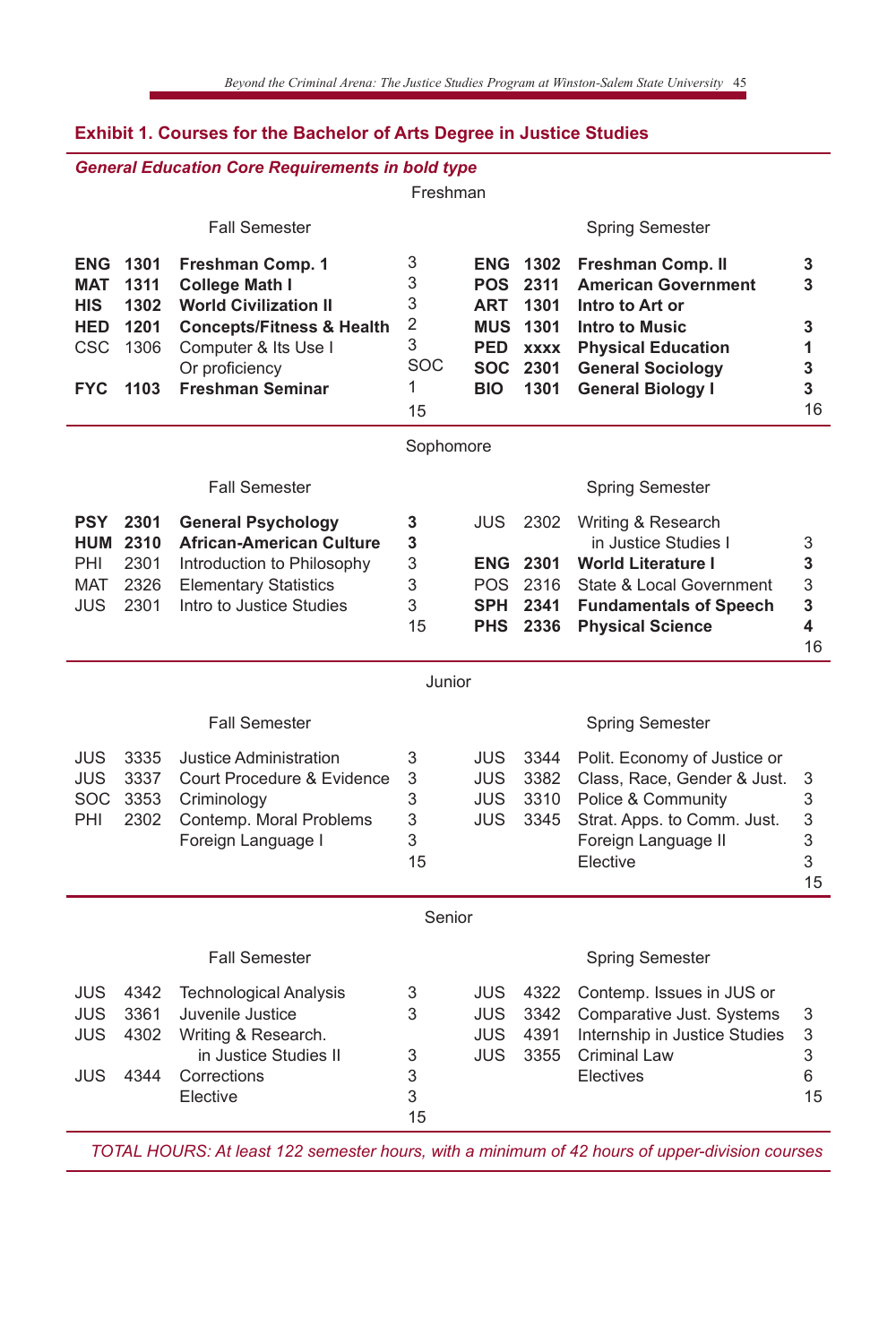that examine the major components of the criminal justice system: Police and Community, Court Procedure and Evidence, and Corrections. They also take Criminal Law and Juvenile Justice. But the first course in the sequence for majors is Introduction to Justice

Studies, *not* Introduction to Criminal Justice. Justice Administration addresses issues not confined to criminal justice agencies. Two philosophy courses, Introduction to Philosophy and Contemporary Moral Problems, broaden the students' thinking and push them to think critically. Criminology, which requires the student to have completed an introductory course in sociology, challenges them to consider competing explanations for criminal behavior and patterns of reported crimes and arrests. Writing and Research in Justice Studies I, a sophomore-level course, involves them in seeking deeper understanding

*"The [Center for Community Safety] facilitates such partnerships among all the types of agencies where interns work, and university faculty members conduct research that guides and evaluates partnership efforts."*

of, and writing about, issues of social justice. Foreign language courses provide knowledge and skills that can help them secure and maintain future employment in a variety of justice-related organizations.

Justice studies majors choose between The Political Economy of Justice—examining the history of justice systems and their connections with systems of political and economic power—and Class, Race, Gender and Justice. Depending on personal interests, they take either Comparative Justice Systems—exploring different systems of justice in societies at various stages of development or Contemporary Issues in Justice Studies. As seniors, justice studies majors take a second research and writing course. They also encounter, as upper-division students, Strategic Approaches to Community Justice, a course not likely to be found in criminal justice programs. This course examines the theory and practice of research-driven, comprehensive, community-based efforts to address local justice-related issues. Students in the course explore methods of community organizing and partnership development, develop their problem-solving skills, and employ insights from research and practice in discussions of how to sustain communitybased initiatives.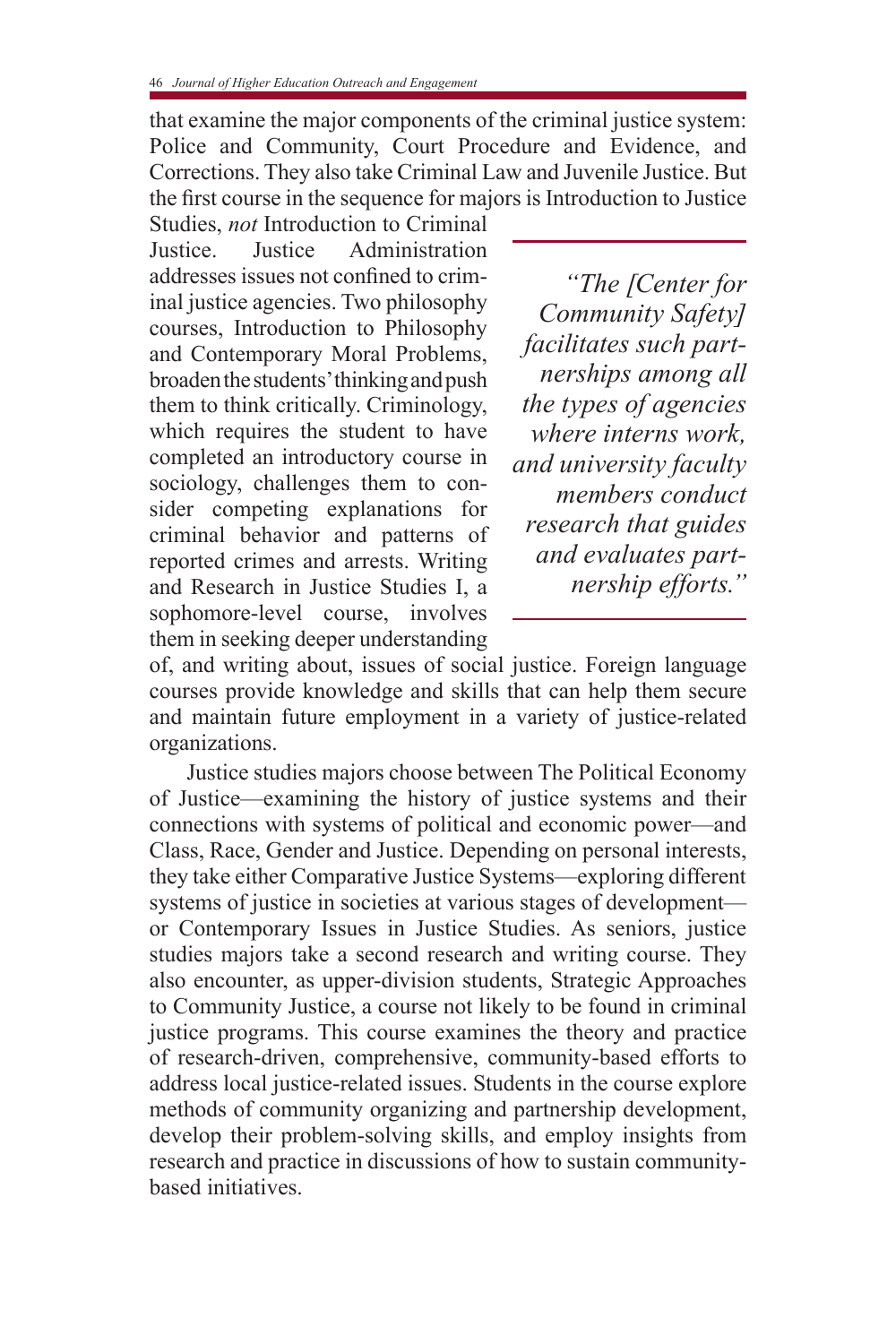After taking an introductory statistics course, justice studies majors have another opportunity that is unusual for undergraduates, especially for those in criminal justice programs: they learn to use geographic information systems (GIS) software in a course called Technological Analysis. This technology allows students to analyze spatial aspects of justice-related issues and literally to see the geographic distribution of relevant variables in maps of their own creation. Currently this course is taught in the Transforming Communities Research Laboratory (TCRL) at the Center for Community Safety, giving the students an on-site opportunity to witness some of the university's research and outreach efforts.

Although a senior-level undergraduate internship is not unusual, justice studies majors at WSSU have a not-so-common chance to be involved in university-community partnerships. Possible internship placements include law enforcement agencies, courts, probation and parole offices, juvenile justice departments, and a wide variety of social service and community-based organizations, as well as the Center for Community Safety itself. Regardless of the placement, partnerships are endemic to the internship. The center facilitates such partnerships among all the types of agencies where interns work, and university faculty members conduct research that guides and evaluates partnership efforts.

## The Program in Context

The Winston-Salem/Forsyth County Community Safety Partnership works to make the area safer through the concerted actions of the many different types of organizations listed above (see exhibit 2). While much of the work focuses on reducing crime, law enforcement is only one component of the overall strategy, even in crime-reduction efforts. The process of making the community safer involves neighborhood revitalization, community development work, and assisting ex-offenders who are reentering the community. Such concerns clearly coincide with those of the justice studies program, and the university-community partnership is central to all these efforts on a local level.

For example, the Community Outreach Partnership Centers (COPC) initiative of the U.S. Department of Housing and Urban Development directly connects WSSU with its neighbors. This program, coordinated in Winston-Salem by the Center for Community Safety, focuses activities on three neighborhoods near the university campus. Reflecting the broad-based areas of COPC concern and the center's data-driven approach, the initiative has involved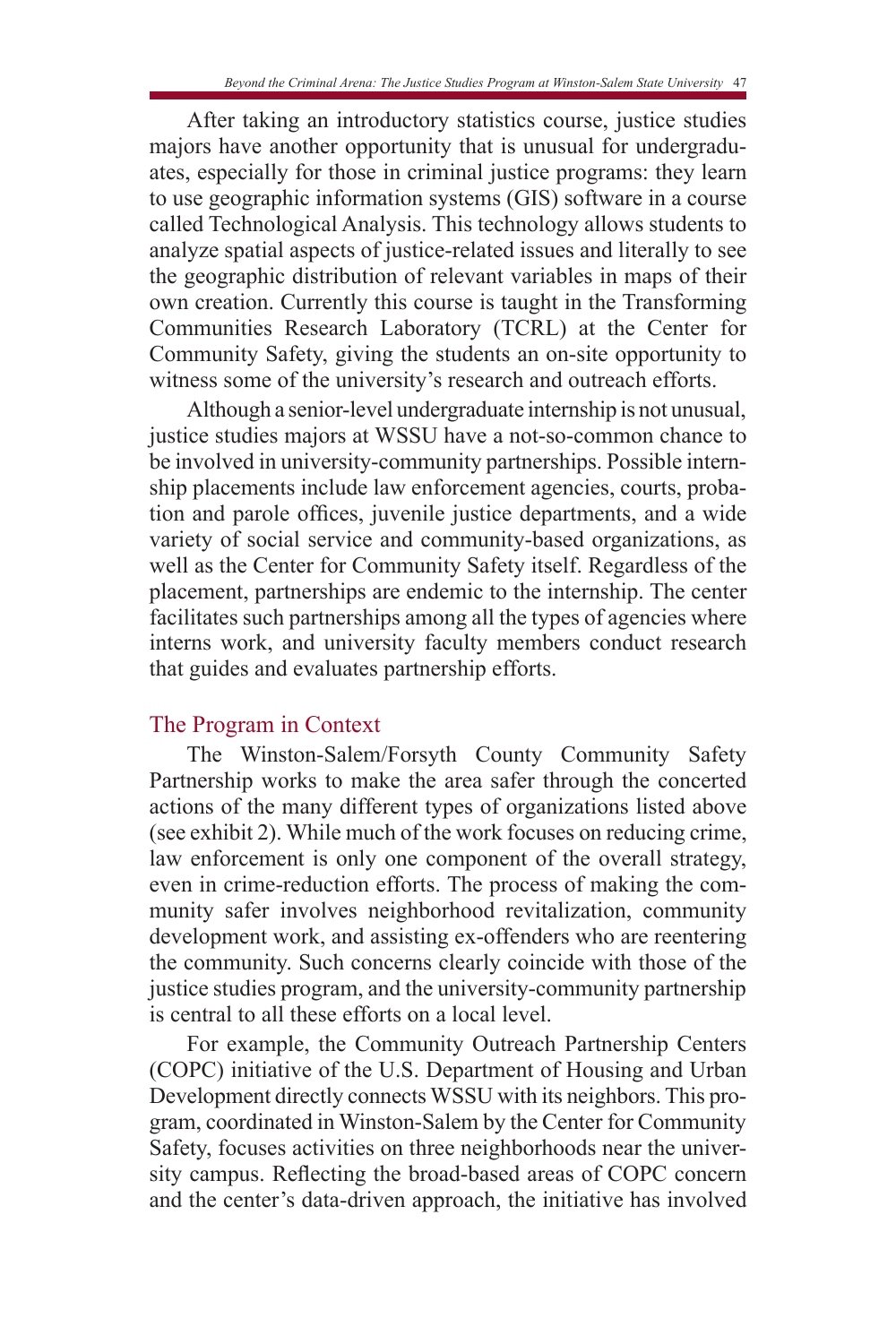## **Exhibit 2. The Winston-Salem/Forsyth County Community Safety Partnership MISSION STATEMENT:**

The mission of the Winston-Salem/Forsyth County Safety Partnership (CSP) is to make Winston-Salem and Forsyth County a safer place for citizens and visitors.

#### **PRINCIPLES:**

• The reduction of violence and the causes and effects on our community facilitates a fulltime partnership and commitment by all facets of the community.

• Those partnerships include, but are not limited to, residents, governmental agencies, citizens groups, residents, the faith community, and private businesses.

• The activities of this group will impact the systemic social problems and conflicts that occur in our community and embody short-term and long-term strategies to improve the lives of our citizens and visitors.

• The strategies and programs developed out of these partnerships will better coordinate, deliver, manage and support the core values of this partnership.

#### **GOALS:**

**1.** To coordinate and sustain partnerships between the criminal justice, educational, business, faith, and community service organizations which serve the residents, citizens, and guests in Winston-Salem and Forsyth County.

**2.** To coordinate the expenditure of both public and private monies and resources to support the programs and initiatives that are endorsed by the partnership, and to develop a unified approach that best leverages the partnership to achieve financial backing for the components and programs.

**3.** To initiate and shape community response to community safety issues as prioritized by the partnership and supported by research and data.

#### **CORE VALUES:**

**Integrity—**The actions and deeds of the partners are honest and we are accountable in both our actions and deeds.

**Community—**The community's well-being and the safety of our citizens and visitors is the priority of our decision-making processes.

**Partnerships—**The CSP commits to building and maintaining partnerships to enhance our safety and achieve positive success in our programs.

**Community Diversity—**The CSP acknowledges and respects the diversity of the members of our community and are committed to openness and information sharing.

**Accountability—**The CSP is accountable to the citizens for the actions, deeds, and programs of the partnership. The operational components and programs will have measurable outcomes and will be reported to the community.

**Data-Driven—**The analysis of data regarding the occurrence of crime, perpetrators, victims, times, and impact to the community and businesses drives all programs and assists the partnership in validation of problems and the setting of priorities for the development projects and goals.

**Problem Solving—**The development and implementation of problem-solving strategies are utilized by the partnership to best leverage the expertise of the partners. Those strategies will be outcome-oriented and measurable and reportable to the partners and the community.

The Center for Community Safety coordinates the activities of the partners and is responsible to facilitate the implementation of the strategic initiatives and programs of the CSP.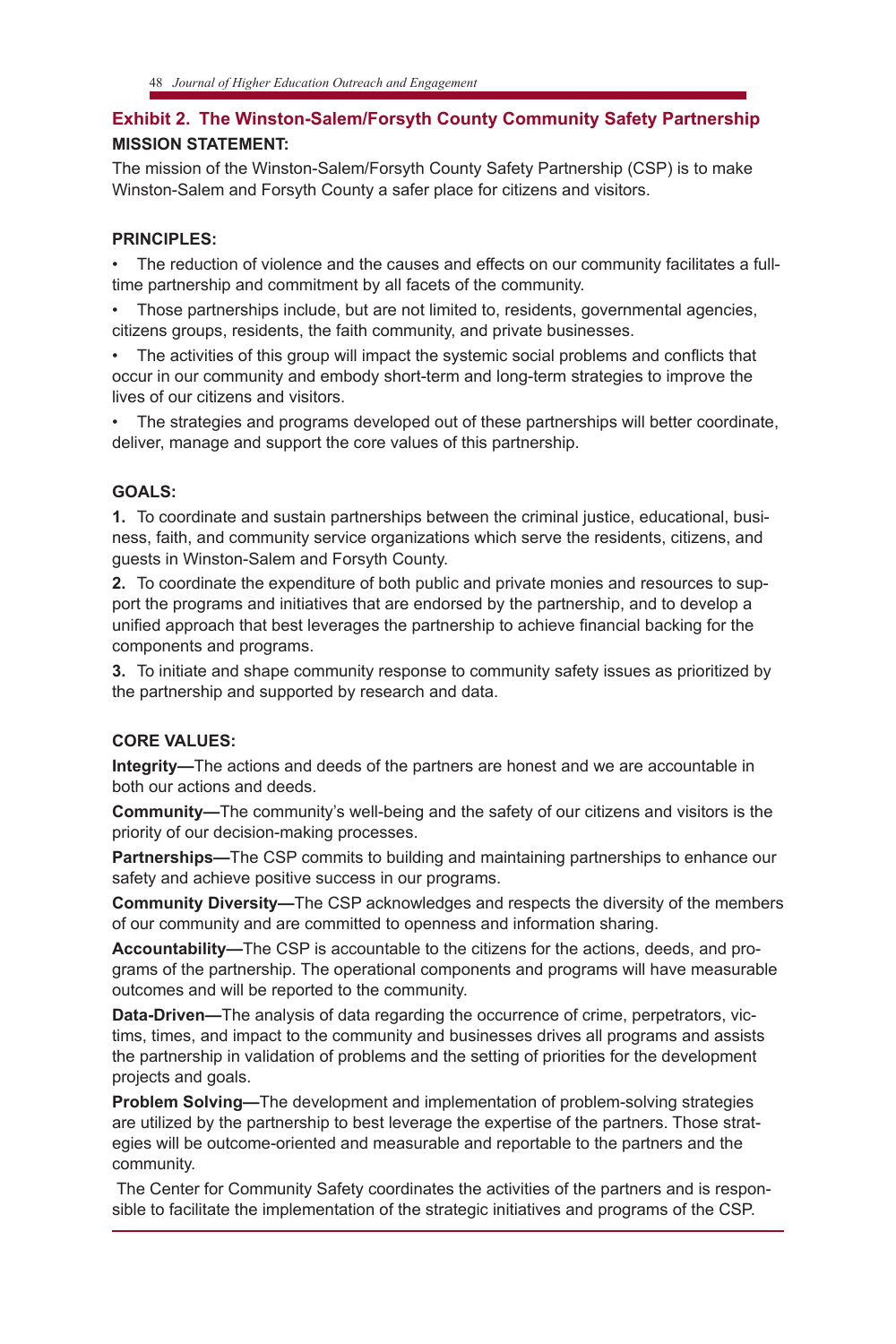business, education, nursing, occupational therapy, and social sciences students in a variety of community research and service activities.

The research-driven, community-based problem-solving strategy behind WSSU's engagement is illustrated by an ongoing COPC project in the Waughtown/Belview Historic District, in partnership with a local community development corporation (CDC) that focuses on historic preservation and restoration. As a class project, twelve criminology students had developed a survey instrument and completed telephone interviews regarding COPC community residents' perceptions of neighborhood safety and crime, as well as their relationships with police assigned to the neighborhood. Based on that survey, a more focused face-to-face interview protocol was developed for residents and business owners in the historic district, and a social science intern conducted sixty-five interviews. Findings of that survey were used to develop an action plan for involving neighborhood residents in planning and implementing neighborhood revitalization activities. At six community meetings, each attended by twelve to twenty-five neighborhood residents, survey results were presented and additional input was sought from community members. WSSU students assisted with a community day, which brought out eighty-three neighborhood residents, with a community clean-up day, and with workshops focusing on crime prevention, leadership development, and home repairs.

The major change to date is that neighborhood residents have begun to talk and work together to create a community vision, define issues, implement solutions, and find other ways to develop a sense of community. A Neighborhood Watch organization has been reestablished, a memory tree garden is scheduled for dedication in May 2007, and the establishment of a community vegetable garden is under discussion. In response to community concerns, police patrols are more visible. An architectural student from another university interning with the CDC has created drawings of proposed renovations, an AmeriCorps volunteer is researching the history of the community and sources of rehabilitation grants and loans, the neighborhood business association is working with the city on a program designed to revitalize commercial areas, and discussions have begun with a neighborhood church regarding the donation of a lot for the building of a Habitat for Humanity house.

Weed and Seed, an initiative of the U.S. Department of Justice coordinated locally by the Center for Community Safety, is a comprehensive program that provides both research and service opportunities to WSSU students and faculty, particularly those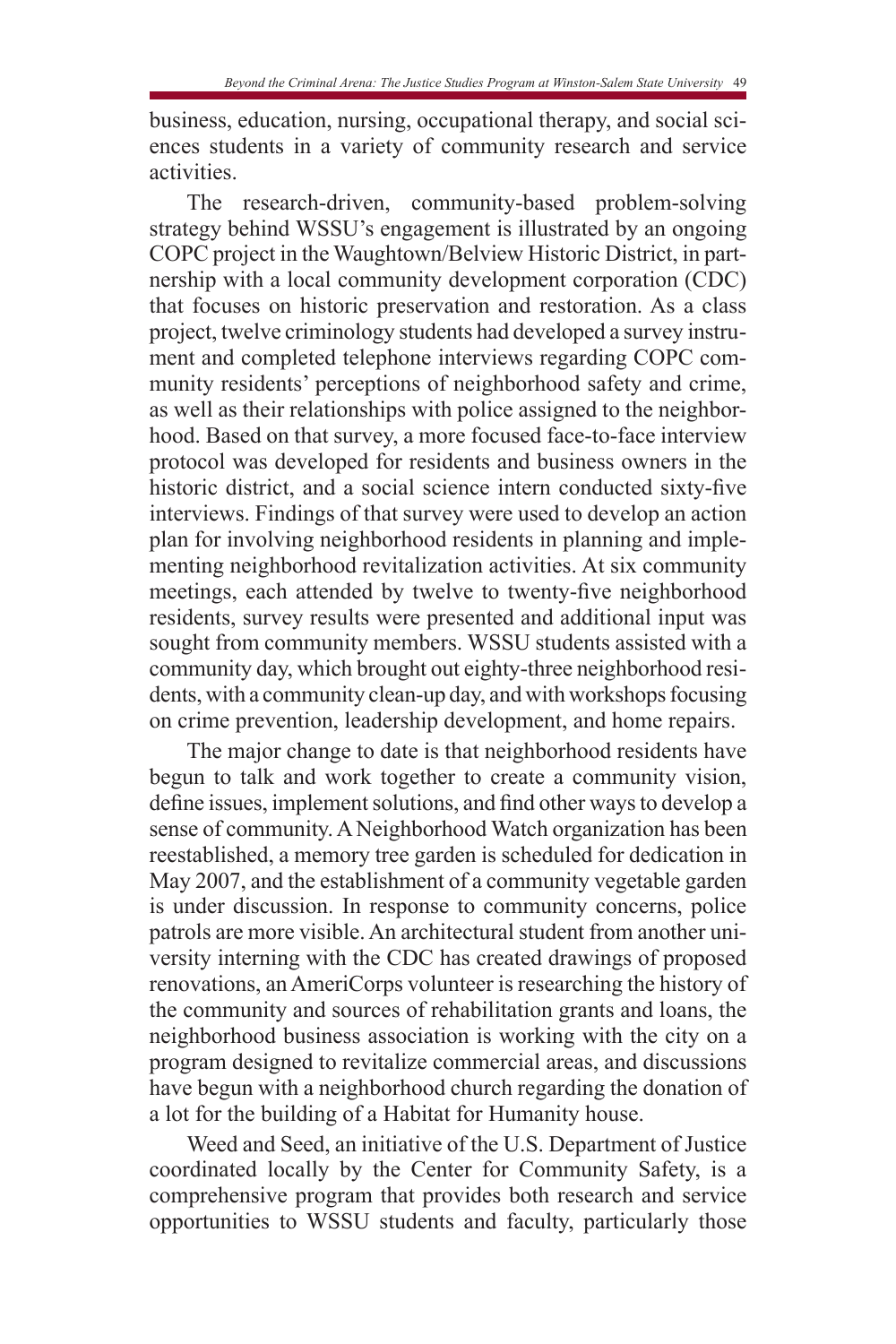in justice studies. For five years, this initiative has involved the Community Safety Partnership in activities aimed at "weeding out" crime and "seeding" economic/community development in five Winston-Salem neighborhoods that had been shown by research to have high concentrations of both poverty and crime. The "seeding" component specifically addresses issues of social justice, a major concern in justice studies, through the provision of human services: prevention, intervention, treatment, and neighborhood revitalization.

Many students have served as Weed and Seed interns, providing different types of services that fit within the overall strategy of the center and the justice studies program as they attempt to positively impact the surrounding community. For example, interns assisted with the development of an after-school drug-use-prevention club; served as advisors to an urban 4-H Club, developing a club newsletter and working with youth on a prize-winning booth at the Dixie Classic Fair; and helped plan and implement the first Youth Crime Watch of America (YCWA) Conference in Winston-Salem while helping organize local YCWA chapters in different Weed and Seed neighborhoods.

These Youth Crime Watch activities serve as another illustration of the university's community impact strategy. Youth Crime Watch of America is a national program that brings youth together to identify and correct problems unique to their communities. YCWA assists these students in developing youth-led programs that encourage "watch out" activities, such as crime reporting, and "help out" activities, such as mentoring and mediation. Once youth and youth advisors are trained in YCWA methods, the youth develop and implement their own programs for their school, neighborhood, public housing site, recreational center, or park. Currently six active YCWA chapters in Winston-Salem meet weekly.

In the three years since the inception of Youth Crime Watch in these public housing communities, over two hundred young people have been members. During this time, no member has been arrested or become pregnant. Members so far have achieved a 100 percent graduation rate, with most going on to college or trade schools. By providing young adult models and reinforcing values of education, leadership, problem solving, helping others, and pride in oneself and one's community among these youth, WSSU interns contribute to a strengthened Winston-Salem community.

Faculty researchers continue to track specific types of crime in the Weed and Seed neighborhoods and conduct evaluation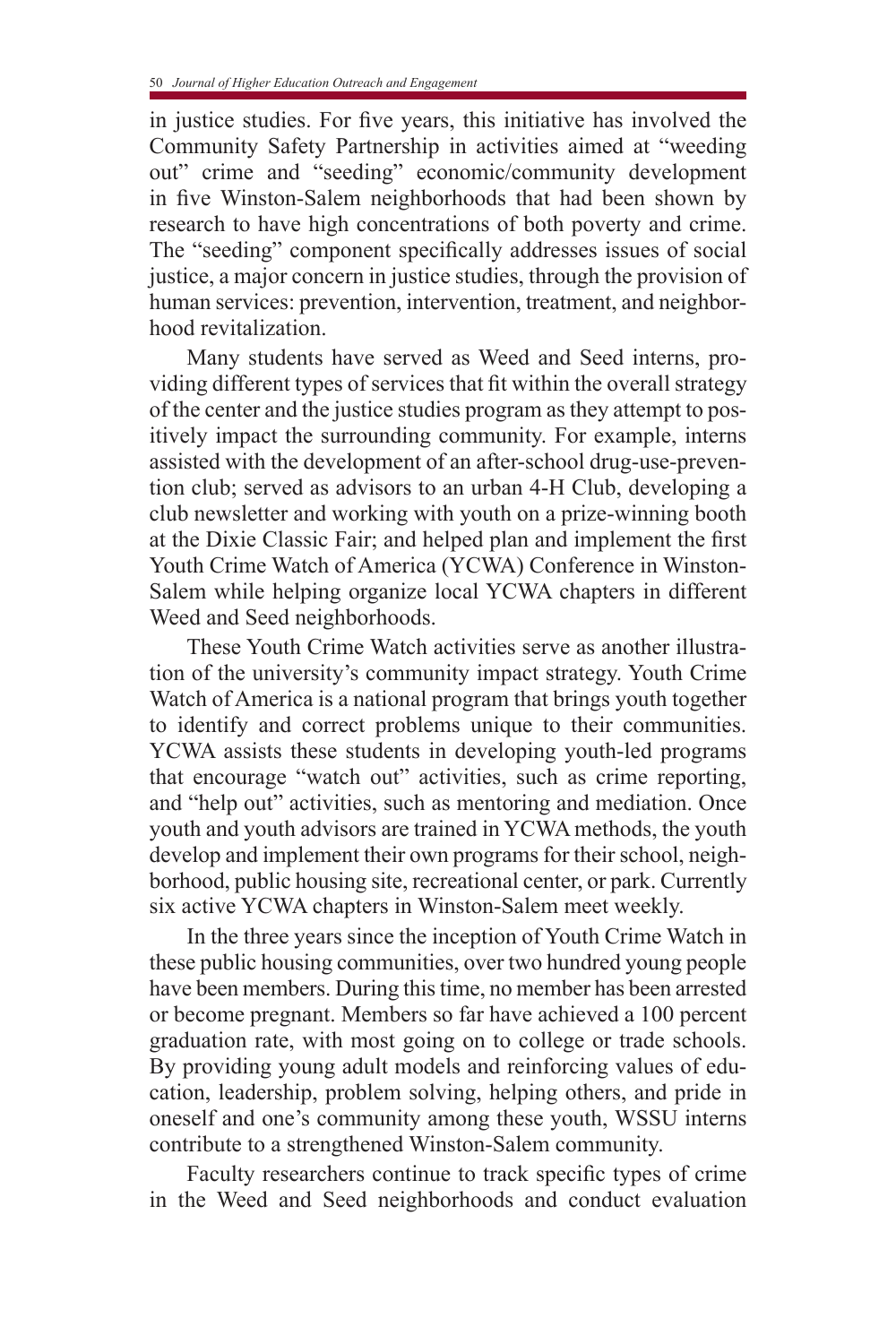activities, providing frequent feedback to the Community Safety Partnership's Executive Committee and Working Group. Those groups, in turn, design and implement actions based on the researchers' findings. Crime trends suggest that the approach is working. From 2000 to 2005, the Weed and Seed neighborhoods experienced a 32.46 percent decline in the twelve types of serious and violent crime on which the initiative focused, while the rest of Winston-Salem saw a drop of 20.68 percent.

Two other faculty members in the Department of Social Sciences are evaluating local efforts being undertaken by the U.S. Department of Housing and Urban Development's Hope VI program. In Winston-Salem this initiative has involved the removal of deteriorated public housing units in two of the Weed and Seed neighborhoods and the construction of a variety of types of housing, built for residents with a wide range in incomes.

These and numerous other initiatives provide countless opportunities of which justice studies faculty and students will increasingly take advantage as the program grows and graduates enter the job market or pursue graduate education. For those interested primarily in work within the criminal justice arena, research, internship, and future employment opportunities abound. The same is true, perhaps to an even greater extent, for those who want to address issues of justice—and, of course, injustice—within social, economic, and political realms. Regardless of the arena of interest, justice studies majors are preparing to take a set of problem-solving skills and critically thought-out strategies into the world of work and lifelong learning.

# Acknowledgments

The authors gratefully acknowledge the comments on earlier drafts of this paper by Ike Okonta, Alvin Atkinson, and the special issue editor, as well as the assistance of Sherry Ramsey and Marian Anderson-Booker in compiling information on community engagement initiatives.

# References

- Academy of Criminal Justice Sciences. 2005. Certification standards for college/ university criminal justice baccalaureate degree programs. http://www. acjs.org/pubs/uploads/ACJSCertificationStandards-Baccalaureate. pdf.
- Allen, H., E. Latessa, B. Ponder, and C. Simonsen. 2007. *Corrections in America: An introduction*. 11th ed. Upper Saddle River, N.J.: Pearson/ Prentice Hall.